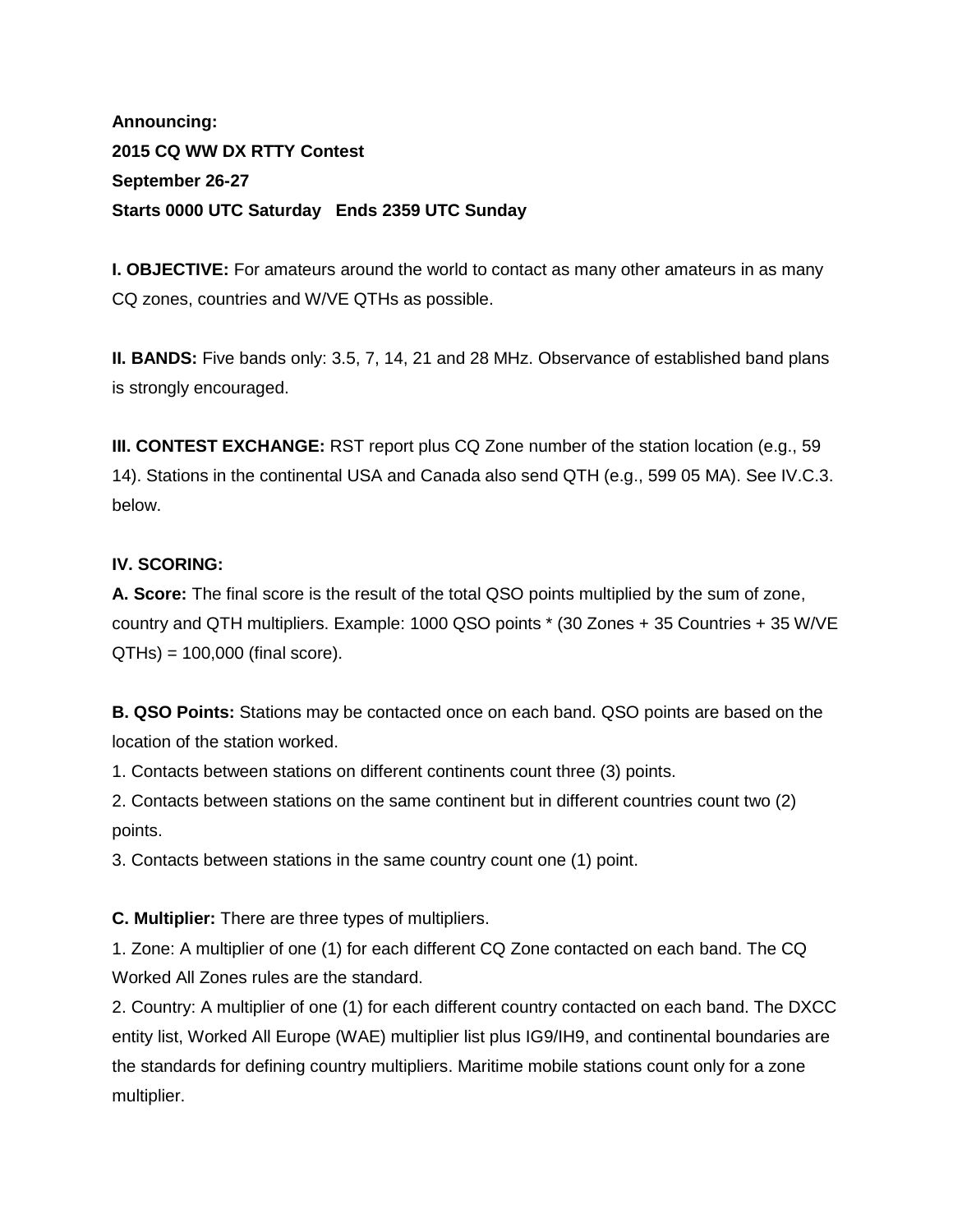3. W/VE QTH: A multiplier of one (1) for each continental US state (48) and each Canadian call area (14) contacted on each band. Please use only U.S. Postal Service abbreviations to identify US states (e.g., Michigan = MI, Massachusetts = MA, Ohio = OH). Note: The District of Columbia counts as Maryland (MD), Alaska (KL7) and Hawaii (IH6) are counted as country multipliers only and not as state multipliers. Canadian call areas (14 total) are as follows: NB (VE1,9), NS (VE1), QC (VE2), ON (VE3), MB (VE4), SK (VE5), AB (VE6), BC (VE7), NWT (VE8), NF (VO1), LB (VO2), NU (VY0), YT (VY1), PEI (VY2).

## **V. ENTRY CATEGORIES:**

**A. Single Operator Categories:** One person (the operator) performs all operating and logging functions. There is no limit on operating time or band changes. Only one transmitted signal is permitted at any time.

**1. Single Operator:** QSO finding assistance of any kind is prohibited (see VIII.2).

**a. High Power (All Band or Single Band):** Total output power must not exceed **1500 watts.**

**b. Low Power (All Band or Single Band):** Total output power must not exceed **100 watts.**

**c. QRP (All Band or Single Band):** Total output power must not exceed **5 watts.**

**2. Single Operator Assisted:** Entrants in this category may use QSO finding assistance (see  $VIII.2$ ).

**a. High Power Assisted (All Band or Single Band):** Total output power must not exceed **1500 watts.**

**b. Low Power Assisted (All Band or Single Band):** Total output power must not exceed **100 watts.**

**c. QRP Assisted (All Band or Single Band):** Total output power must not exceed **5 watts.**

**B. Single Operator Overlay Categories:** Any Single Operator entrant that meets the requirements may ALSO enter one of the categories shown below by adding the appropriate CATEGORY-OVERLAY line in the Cabrillo log file header. Overlay category entries will be listed separately in the results; scored as All Bands; and grouped by High Power and Low Power (includes QRP).

**1. Classic Operator (CLASSIC):** The entrant will use only one radio, no QSO finding assistance, and may operate up to 24 of the 48 hours – **off times are a minimum of 60**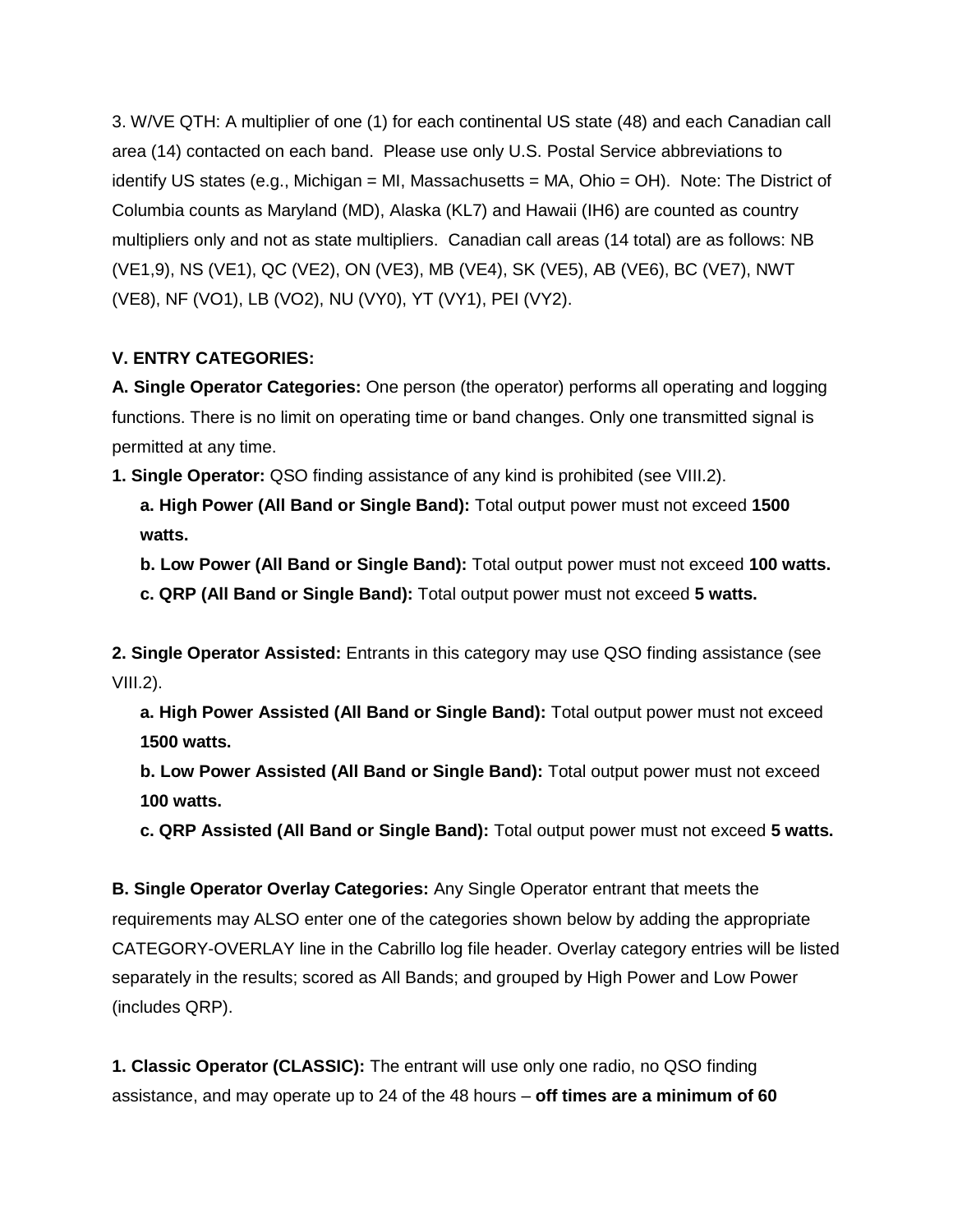**minutes during which no QSO is logged.** If the log shows more than 24 hours of operation, only the first 24 hours will be counted for the overlay score. The one radio must not be able to receive while transmitting. Single Operator Assisted entries are not eligible for this category.

**2. Rookie (ROOKIE):** The operator was first licensed as a radio amateur less than three (3) years before the date of the contest. Indicate the date first licensed in the SOAPBOX field.

**C. Multi-Operator Categories (all-band operation only):** Any number of operators is allowed. QSO finding assistance is allowed. Only one transmitted signal per band is permitted at any time.

**1. Single Transmitter (MULTI-ONE):** Only one transmitted signal on one band permitted at any time (run transmitter). Exception: One—and only one—other transmitted signal (multiplier transmitter) may be used during, if—and only if— it is on a different band from the run transmitter **and** the station worked is a new multiplier. The run and multiplier transmitters may each make a maximum of 8 band changes per clock hour (00 through 59 minutes). The log must indicate which transmitter (run or multiplier) made each QSO. The multiplier transmitter may not call CQ (solicit contacts).

**a. High Power:** Total output power must not exceed **1500 watts** on any band at any time**. b. Low Power:** Total output power must not exceed **100 watts** on any band at any time**.**

**2. Two Transmitters (MULTI-TWO):** A maximum of two transmitted signals on two different bands may be used at any time. The log must indicate which transmitter made each QSO. Each transmitter may make a maximum of 8 band changes in any clock hour (00 through 59 minutes). Total output power must not exceed **1500 watts** on any band at any time.

**3. Multi-Transmitter (MULTI-UNLIMITED):** The five contest bands may be activated simultaneously. Only one transmitted signal per band is permitted at any time. Total output power must not exceed **1500 watts** on any band at any time.

**D. Checklog:** Entry submitted to assist with the log checking. The entry will not have a score in the results and the log will not be made public.

#### **VI. AWARDS:**

A single-band log will be eligible for a single-band award only. A log containing more than one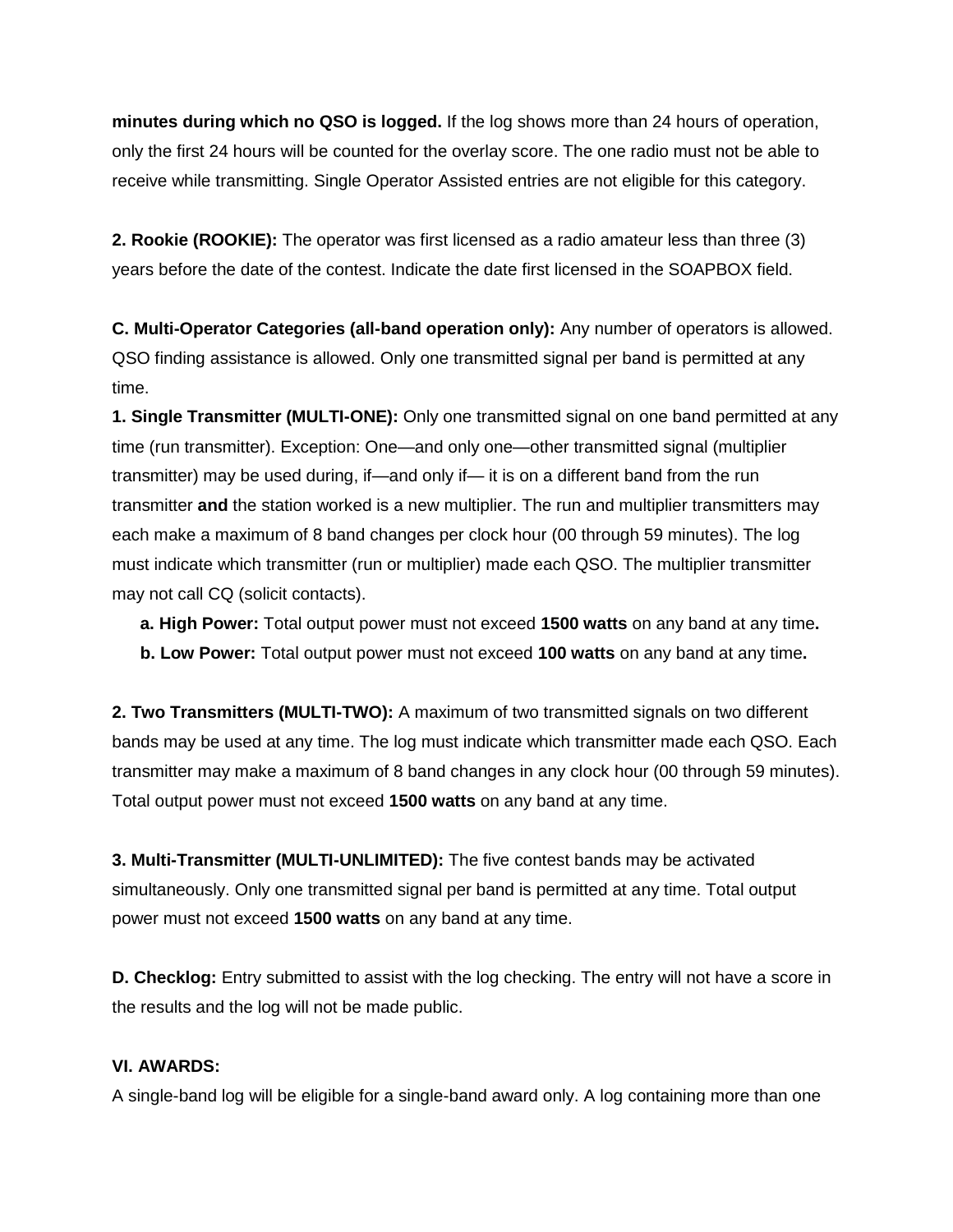band will be judged as an all-band entry unless specified as a single-band entry. A Single Operator station must operate a minimum of 4 hours to be eligible for an award. Multi-operator stations must operate a minimum of 8 hours to be eligible for an award.

**A. Certificates:** First-place certificates will be awarded in each category for every participating country and in each call area of the United States, Canada, Russia, and Japan.

**B. Plaques:** Plaques and trophies are awarded for top performance in a number of categories. View the current list of plaques and sponsors at [<www.cqwwrtty.com/plaques.htm>](http://www.cqwwrtty.com/plaques.htm). Only one plaque will be awarded per entry. A station winning a plaque will not be considered for a subarea award; the plaque will be awarded to the runner-up in that area.

### **VII. CLUB COMPETITION:**

The club score is the total aggregate score from logs submitted by members. There are two separate club competition categories.

**A. USA Clubs:** Participation is limited to club members residing and operating within a 250 mile radius circle from the center of club area (except for expeditions organized specifically for the contest conducted by members who reside within the club circle).

**B. DX Clubs:** Participation is limited to club members residing and operating within EITHER the DXCC country where the club is located OR within a 400 km radius circle from the center of club area (except for expeditions organized specifically for the contest conducted by members who reside within the club area).

#### **C. General club rules:**

1. National organizations (e.g., JARL, REF or DARC) are not eligible for the club competition. 2. Single-operator entries may only contribute to one club. Multi-operator scores may be allocated to multiple clubs as a percentage of the number of club members participating in the operation. The log entry must spell out the full club name (and club allocations if multi-op). 3. A minimum of four logs must be received for a club to be listed in the results. Checklog entries are not counted for the club score.

#### **VIII. DEFINITIONS OF TERMS:**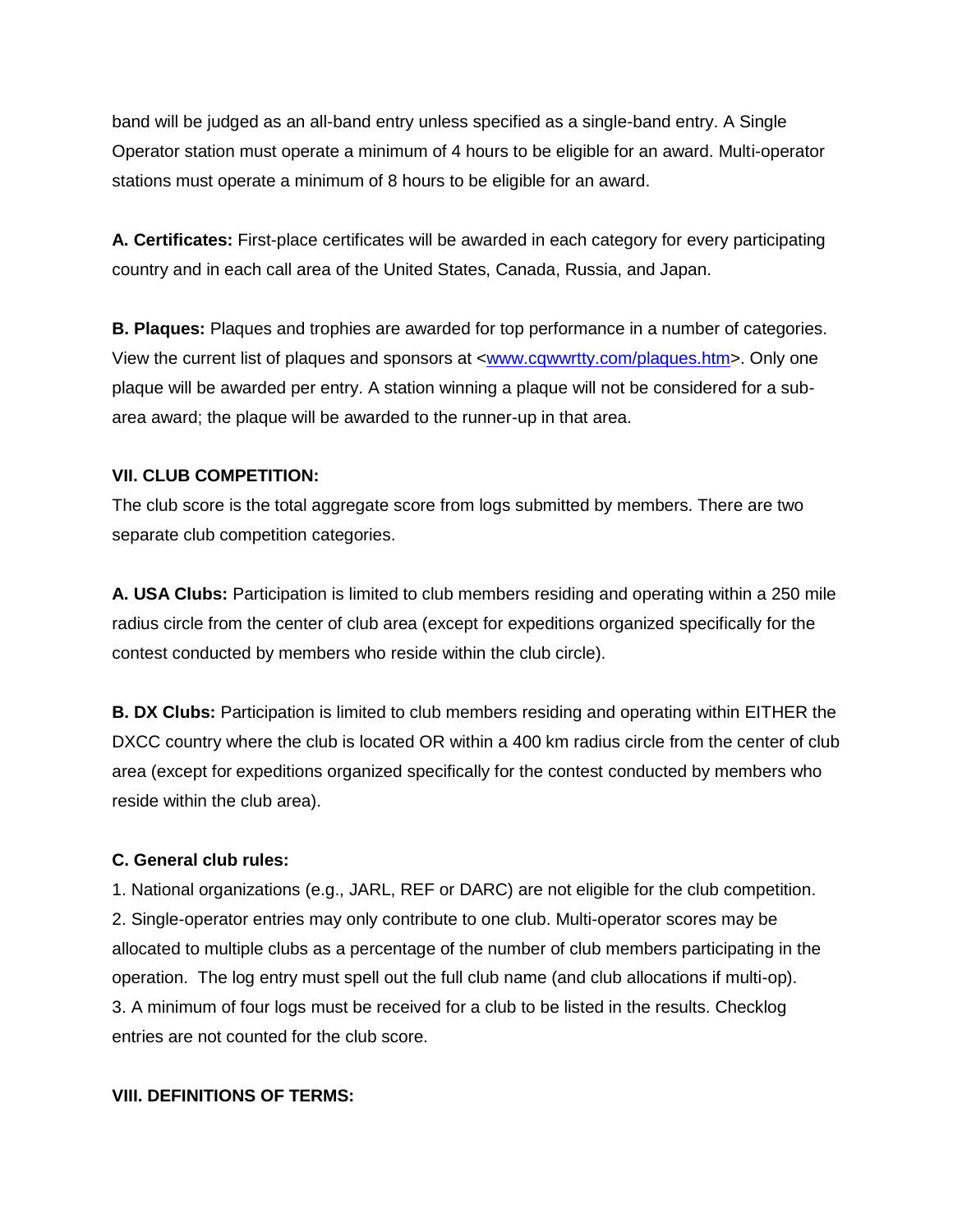**1. Station location:** The area in which all the transmitters, receivers and antennas are located. All transmitters and receivers must be within a single 500-meter diameter circle. Antennas must be physically connected by RF transmission lines to the transmitters and receivers.

**2. QSO finding assistance:** The use of any technology or other source that provides call sign or multiplier identification of a signal to the operator, other than a single-channel RTTY decoder. This includes, but is not limited to, use of a wide-band multi-channel RTTY decoder, DX cluster, DX spotting web sites (e.g., DX Summit), local or remote call sign and frequency decoding technology (e.g., RTTY Skimmer or Reverse Beacon Network), or operating arrangements involving other individuals.

#### **IX. GENERAL RULES FOR ALL ENTRANTS:**

1. Entrants must operate within the limits of their chosen category when performing any activity that could impact their submitted score.

2. A different call sign must be used for each entry. Only the entrant's call sign may be used to aid the entrant's score.

3. Do not exceed the total output power limitation of the chosen entry category on any band.

Total output power on any band at any time is measured at the output of the active amplifier(s).

4. Self-spotting or asking to be spotted is not permitted.

5. Remote operation is permitted if the physical location of all transmitters, receivers, and antennas are at one station location. A remotely operated station must obey all station license, operator license, and category limitations. The call sign used must be one issued or permitted by the Regulatory Authority of the station location.

6. Remote receivers outside of the station location are not permitted.

7. Only one signal on a band is allowed at any time. When two or more transmitters are present on the same band, a hardware device MUST be used to prevent more than one signal at any one time. Alternating CQs on two or more frequencies on a band is not permitted.

8. All requests for contacts, responses to calls, and copying of call signs and contest exchanges must be accomplished during the contest period using the mode and frequencies of the contest.

9. Correction of logged call signs and exchanges after the contest, by use of any database, recordings, email or other methods, is not allowed.

10. Call signs logged must be the same as those exchanged over the air by the entrants during the QSO.

11. Only 45.45 Baud, 170 Hz shift Baudot mode is permitted.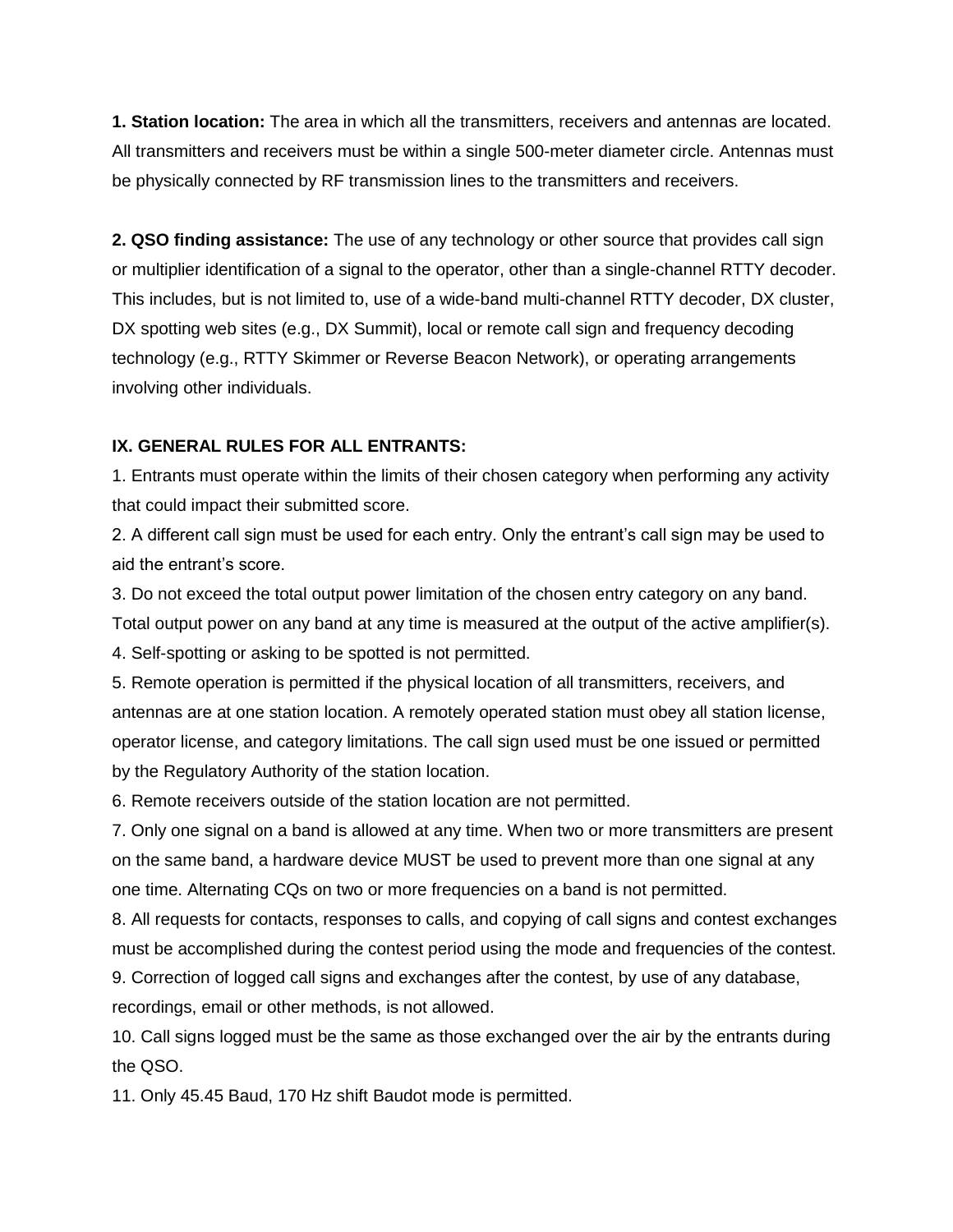## **X. LOG INSTRUCTIONS:**

Electronic submission of logs is **required** for all entrants who use a computer to log the contest or prepare contest logs.

**1. The log MUST show the following for each contact:** correct date and time in UTC, frequency (or band), call sign of the station worked, exchange sent, and exchange received. A log without all required information may be reclassified to Checklog. Contacts should be logged at the time they are completed. Stations competing for World and Continent awards must provide actual frequencies for all contacts in the log.

**2. Single band entrants are required to include all contacts made during the contest period, even if on other bands.** Only contacts made on the band specified in the Cabrillo header or summary sheet will be considered for scoring purposes. Logs with contacts only on one band will be classified as single band entries.

**3. The CABRILLO file format is the standard for logs.** See [<www.cqwwrtty.com/logs.htm>](http://www.cqwwrtty.com/logs.htm) for detailed instructions on filling out the CABRILLO file header. Failure to fill out the header correctly may result in the entry being placed in the wrong category or reclassified as a Checklog. Note: U.S. stations must indicate the station location in the CABRILLO header (e.g., LOCATION: OH).

**4. Web upload is the preferred method of log submission.** Web upload of logs is available at [<www.cqww.com/logcheck/>](../../../AppData/Local/Microsoft/Windows/Temporary%20Internet%20Files/OLKE307/www.cqww.com/logcheck/). Email submission is also available, sent to [rtty@cqww.com.](mailto:rtty@cqww.com) Include only the entry call sign in the "Subject:" line of the e-mail.

**5. Instructions for NON-CABRILLO electronic logs:** If you are not able to submit a CABRILLO format log, please contact the Contest Director for assistance with submitting another format.

**6. Instructions for paper logs:** Paper logs may be mailed to CQ WW DX Contest, P.O. Box 1877, Los Gatos, CA 95031-1877, USA. Each paper log entry must be accompanied by a Summary Sheet listing all scoring information, the category of competition, and the entrant's name and mailing address in BLOCK LETTERS.

**7. Entry Confirmation:** All logs received will be confirmed via e-mail. A listing of logs received can be found at [www.cqwwrtty.com/](http://www.cqwwrtty.com/)logs\_received.html.

**8. Log withdrawal:** An entrant may withdraw the submitted log for any reason within 30 days of the log deadline. Contact the Contest Director for instructions.

## **XI. LOG DEADLINE:**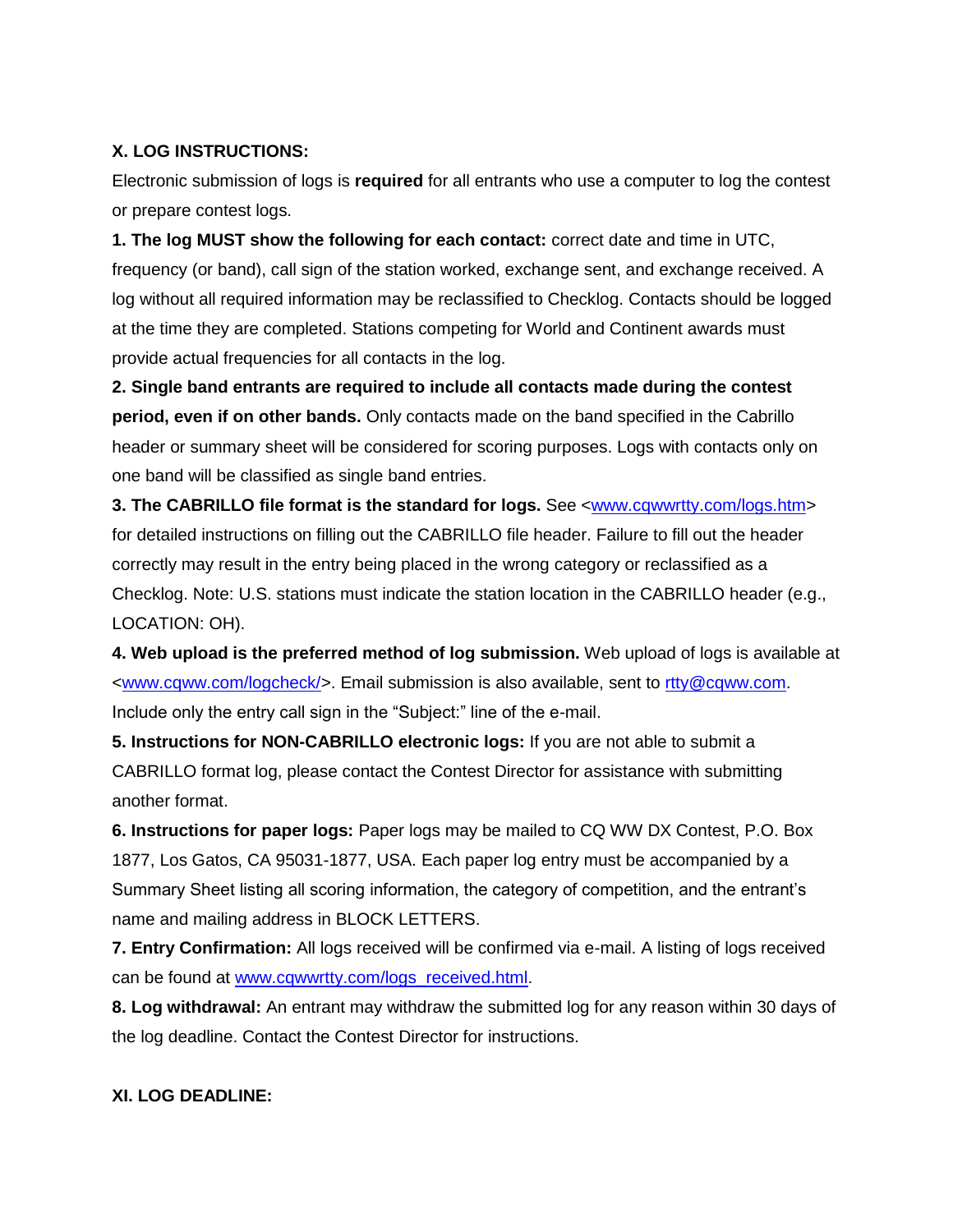1. All entries must be sent WITHIN FIVE (5) DAYS after the end of the contest: no later than 2359 UTC October 2, 2015. Resubmitting an entry after the deadline will result in it being considered as a late log.

2. An extension may be requested by e-mail to *[questions@cqwwrtty.com.](mailto:questions@cqwwrtty.com)* The request must state a legitimate reason and must be received before the log deadline. Extensions are granted only upon confirmation by the Contest Director.

3. Logs submitted or postmarked after the deadline may be listed in the results, but are not eligible for awards.

#### **XII. JUDGING:**

The CQ WW DX RTTY Contest Committee is responsible for checking and adjudicating the contest entries. Entrants are expected to follow the rules and best amateur radio practices. Violation of the rules of the contest or unsportsmanlike conduct may lead to disciplinary action by the Committee.

**A. Unsportsmanlike Conduct:** Examples of unsportsmanlike conduct include, but are not limited to:

1. Arranging or confirming any contacts during or after the contest by use of ANY non-amateur radio means such as telephones, Internet, instant messaging, chat rooms, VoIP, email, social media or web sites.

2. Transmissions by the entrant on frequencies outside of license limitations.

3. Changing times in the log to meet band change or off time rules.

4. Taking credit for excessive unverifiable QSOs or unverifiable multipliers.

5. Signals with excessive bandwidth (e.g., splatter, clicks) or harmonics on other bands.

6. Running stations not identifying in a timely manner (i.e., 1 minute).

**B. Observer Program:** The Committee may ask any entrant to accept a visit by an observer during the contest. Failure to allow a Committee appointed observer full access to the station during the contest period may result in the entry being a Checklog.

**C. Disciplinary Actions:** In the event of a violation, the entrant is subject to disqualification at the discretion of the Committee.

1. Disqualified entries will be listed at the end of the published results and are not eligible for an